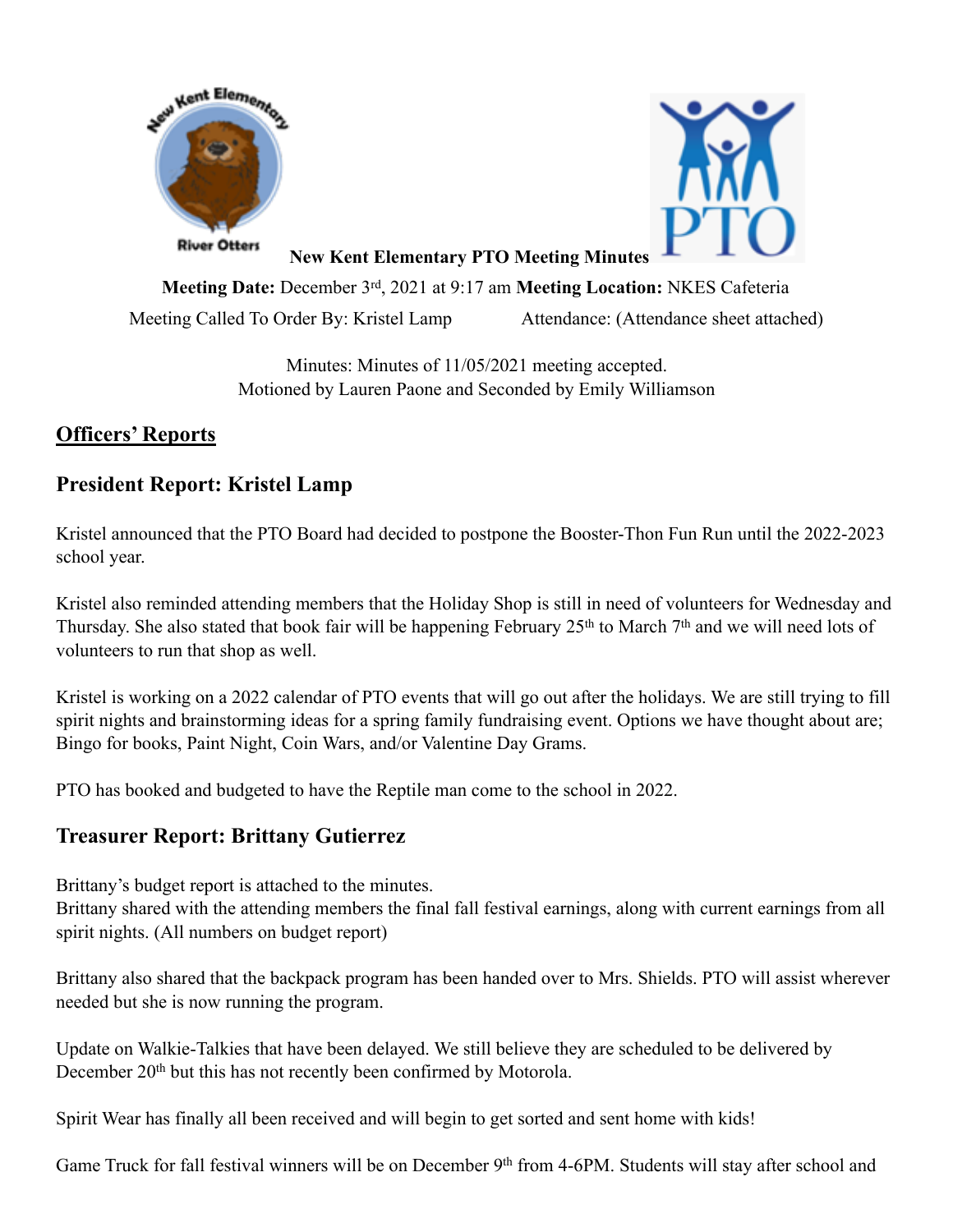enjoy the truck in shifts. Light refreshments will be sold.

Kindness rocks are amazing and are being sealed. Will hold until spring to place outside!

## **Principals Report: Dr. Amy Stamm**

Dr. Stamm thanked everyone for coming and for the constant support and being all in for the kids. She is in amazement at the fundraising being done and all that has come in for the school. Informed the staff of the Admins 12 days of treats that she is currently doing for the staff and thanked the PTO for stepping in to help with two of the days.

### **Committee Reports**

- A. Holiday Shop Update-Caroline Tavai. The holiday shop will be next week on December 6<sup>th</sup>- 10<sup>th</sup>. The shipment of all of the items will be delivered on November 29<sup>th</sup>. Still looking for Volunteers to make the holiday shop work!
- PTO taking a video today to post and share of the shop items so that parents can have an idea of what the kids will be shopping for and the prices for each.
- B. Staff Appreciation- Jessica Parker and Sondra Sponsellor are now helping the board with the Staff appreciation committee! December treat we are working with Dr. Stamm for 2 of her 12 special staff days! The  $10<sup>th</sup>$  we are helping her serve treats to the staff and the  $14<sup>th</sup>$  we are serving Hot Cocoa!
- We are looking for ideas for January and February along with more help for the January one so we can host a lunch and have helpers setting up and serving with the board.

### **Old Business**

Covered by Brittany in Treasures Report!

#### **New Business**

**Beautification-**A chair for this committee is needed! The board also asked to vote to increase the budget from \$1,000 to \$2,000 for the year. There is not much left in the budget due to having to pay for new seasonal flags and décor (items that will be used every year). The board also still needs to think about spring plants for the flower pots outside.

- Member mentioned reaching out to the HS agriculture group about help with the gardens and planting. Also mentioned reaching out to Bridging Communities leader Julie Ellis about help with plants along with Atlantic Growers (Tom Watson) for a plant donation in spring.
- Laura Richards mentioned to let her know when planting and her mom would love to help!

Caroline Tavai moved to increase the Beautification budget from \$1,000 to \$2,000. Erin Begonia seconded the motion.

**PTO earnings towards something for students-** Kristel announced to attending members that the board has started to brainstorm over a big purchase to benefit students. Thoughts we have talked about are; Candy Canes given out during spirit day, Recess buckets of balls for each grade, Hats or Gloves for every student, sensory walks around the school, a book vending machine, and/or a conflict resolution walk. Once the board is able to get pricing on everything a vote will be held to see what everyone thinks should be purchased.

### **Announcements**